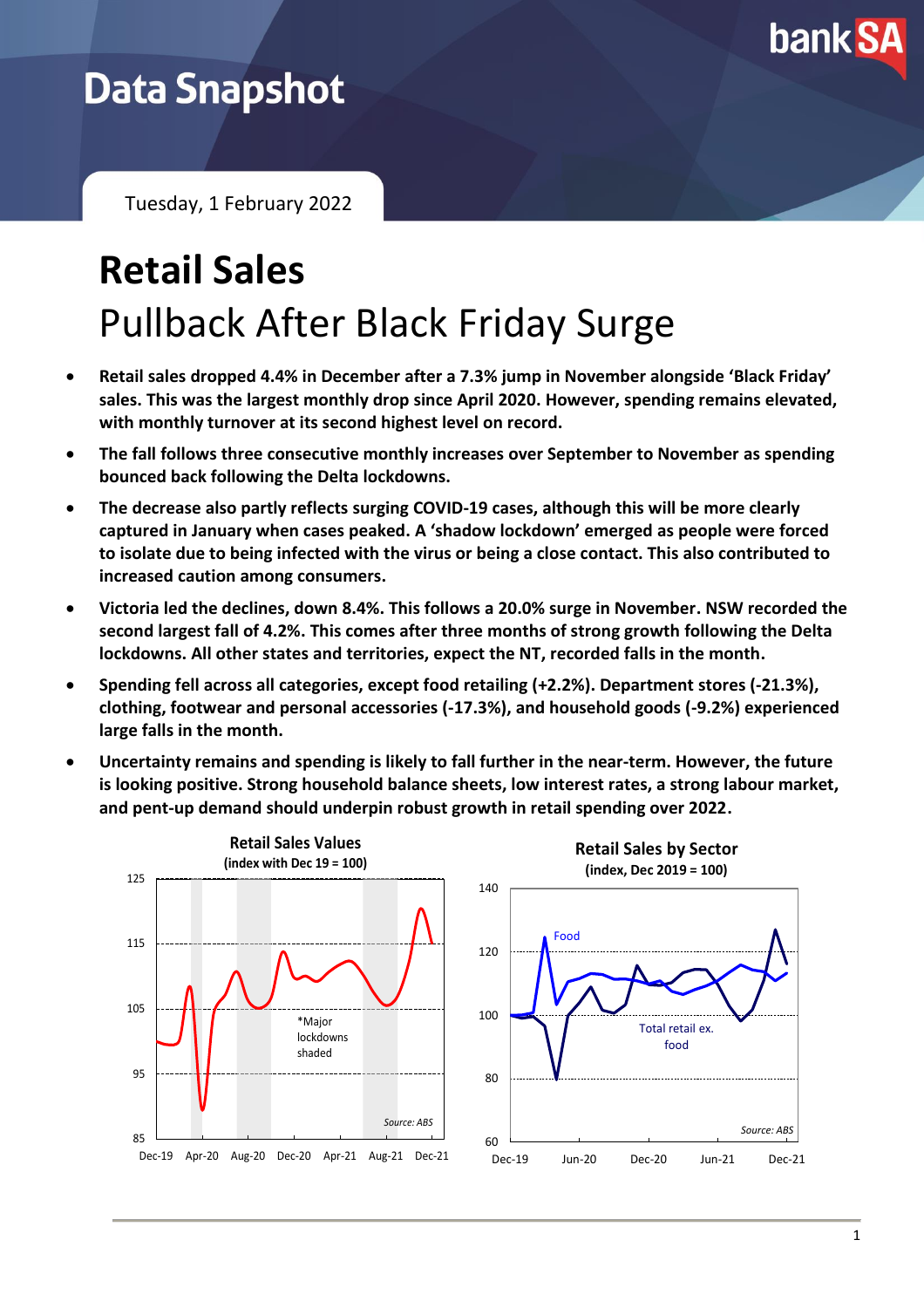Retail sales dropped 4.4% in December after a 7.3% jump in November alongside 'Black Friday' sales. This was the largest monthly drop since April 2020 and was the third largest monthly fall on record. The fall follows three consecutive monthly increases over September to November.

While spending dropped in December, it came off a record high in November. Nominal sales were at their second highest level on record and remained more than 15% above pre-pandemic levels (as of December 2019).

The decrease in December reflected an unwinding of strength in November. Some consumers brought forward their Christmas shopping to take advantage of 'Black Friday' and 'Cyber Monday' sales and avoid potential product availability issues closer to Christmas. This is consistent with a broad trend over many years, where some shopping that previously occurred in December has been brought forward into November to take advantage of sales.

Considering November and December together, retail sales increased by 7.5% from the previous two-month period of September and October. The strength in retail sales prior to the drop in December reflected the unleashing of pent-up demand following the end of Delta-related lockdowns across the largest states.

Surging COVID-19 infections in the later part of December also had an impact. A 'shadow lockdown' emerged as people were forced to isolate due to being infected with the virus or being a close contact. This also contributed to increased caution among consumers, as individuals adjusted their behaviour to reduce the chance of catching the virus. However, this effect is likely to come through more strongly in the January data as case numbers peaked during that month.

### **By states and territories**

Victoria led the declines in December, down 8.4%. This followed a 20.0% surge in November, which was the state's second highest monthly increase on record. Despite the fall in December, sales were 13.0% above pre-pandemic levels and 4.5% above pre-Delta levels (as of May 2021).

NSW recorded the second largest fall of 4.2% in the month. This comes after three months of strong growth following the Delta lockdowns. Similar to Victoria, sales across NSW remained 13.9% above pre-pandemic levels, but have pulled back to be just above (0.5%) pre-Delta levels.

All other states and territories, expect the NT (+3.7%), recorded falls in the month. SA (-4.1%), WA (-3.5%), Tasmania (-3.5%), and the ACT (-3.1%) all recorded falls of more than 3%. Some of these states had previously been largely insulated from high COVID-19 case numbers. However, infections increased leading into Christmas as border closures were lifted across some states. Queensland was the least affected (-0.7%) despite opening its borders in the lead up to Christmas and experiencing higher case numbers.

Despite the falls in December, nominal sales remain more than 10% above pre-pandemic levels and above or around pre-Delta levels across all states and territories.

### **By category**

Spending at department stores fell by 21.3% over the month, the second largest fall on record. The plunge follows a rebound over October and November, where sales jumped 22.4% and 26.0%, respectively. The fall in December reduced sales to below pre-pandemic levels. Department stores were the only category where sales fell below pre-pandemic levels in December.

Clothing, footwear and personal accessories (-17.3%) and household goods (-9.2%) also experienced large falls in the month. Other retailing was down 4.0% and cafes, restaurants and takeaway food services fell 0.7%.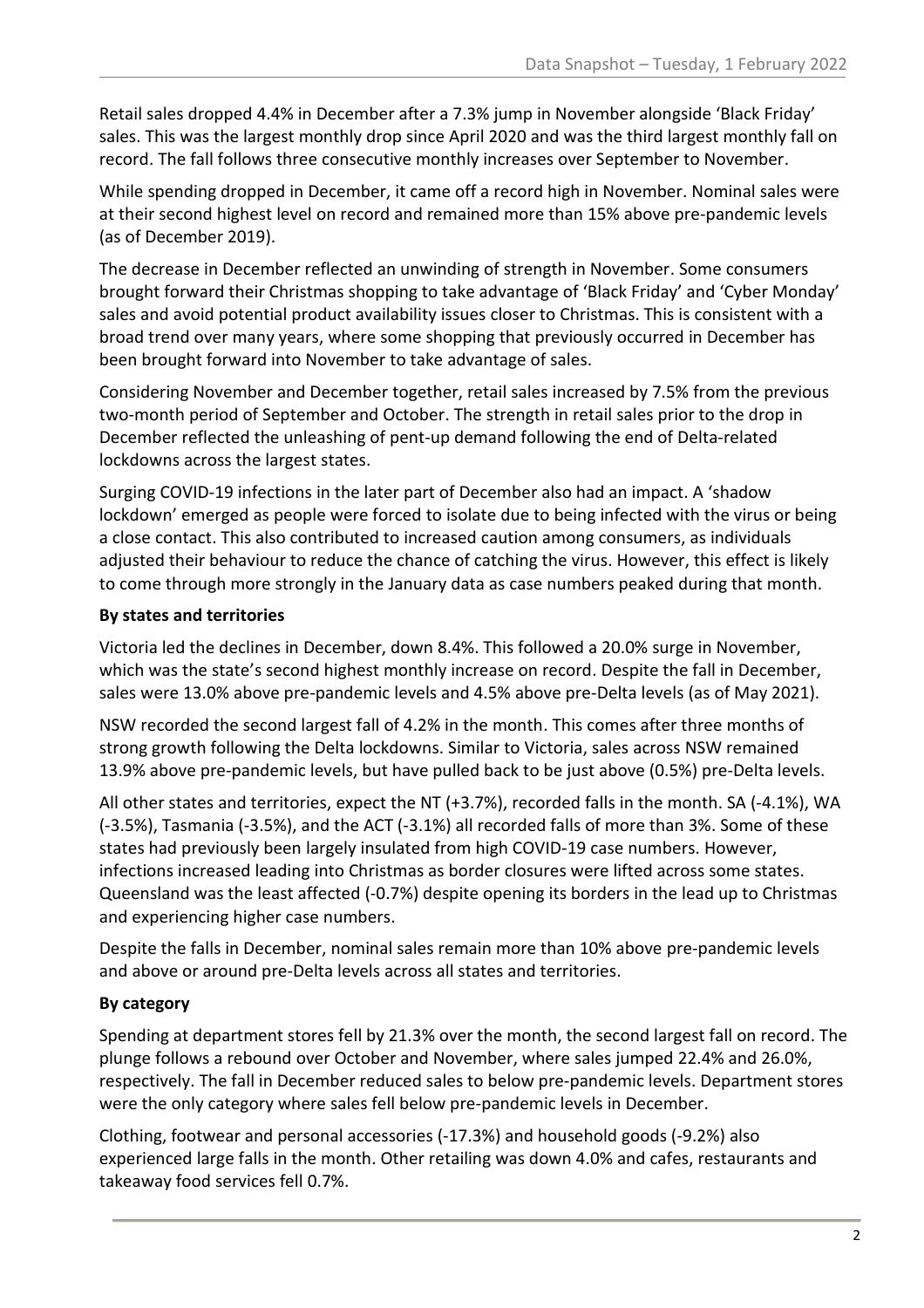Food retailing rose 2.2% in the month, as households increased the time they spent at home and reduced spending on services outside of the home. This pattern of increasing food spending while decreasing spending on other categories is consistent with what has been observed during previous episodes of lockdowns and disruptions to trade.



#### **Outlook**

Rising COVID-19 infections have introduced considerable short-term uncertainty to the economic outlook. Staff availability has been affected, as many businesses are forced to manage high rates of absenteeism. Added to this, supply-chain disruptions increased towards the end of 2021 and beginning of 2022, largely due to these staffing impacts.

Retail sales will likely continue to be negatively impacted in January 2022, as these factors were fully captured over the month.

However, looking beyond the near-term uncertainty, things are looking positive. Case numbers are falling following a peak in January and are expected to continue to trend lower. A highly vaccinated population and the rollout of boosters is helping to reduce the health impact of the spike in case numbers.

On the economic side, households have built up strong balance sheets following significant government support and limited spending opportunities. Interest rates remain low, the labour market is strong, and pent-up demand was being unleased prior to the recent spike in case numbers. These factors should underpin robust growth in retail spending over 2022.

> **Jarek Kowcza, Senior Economist** Ph: 0481 476 436